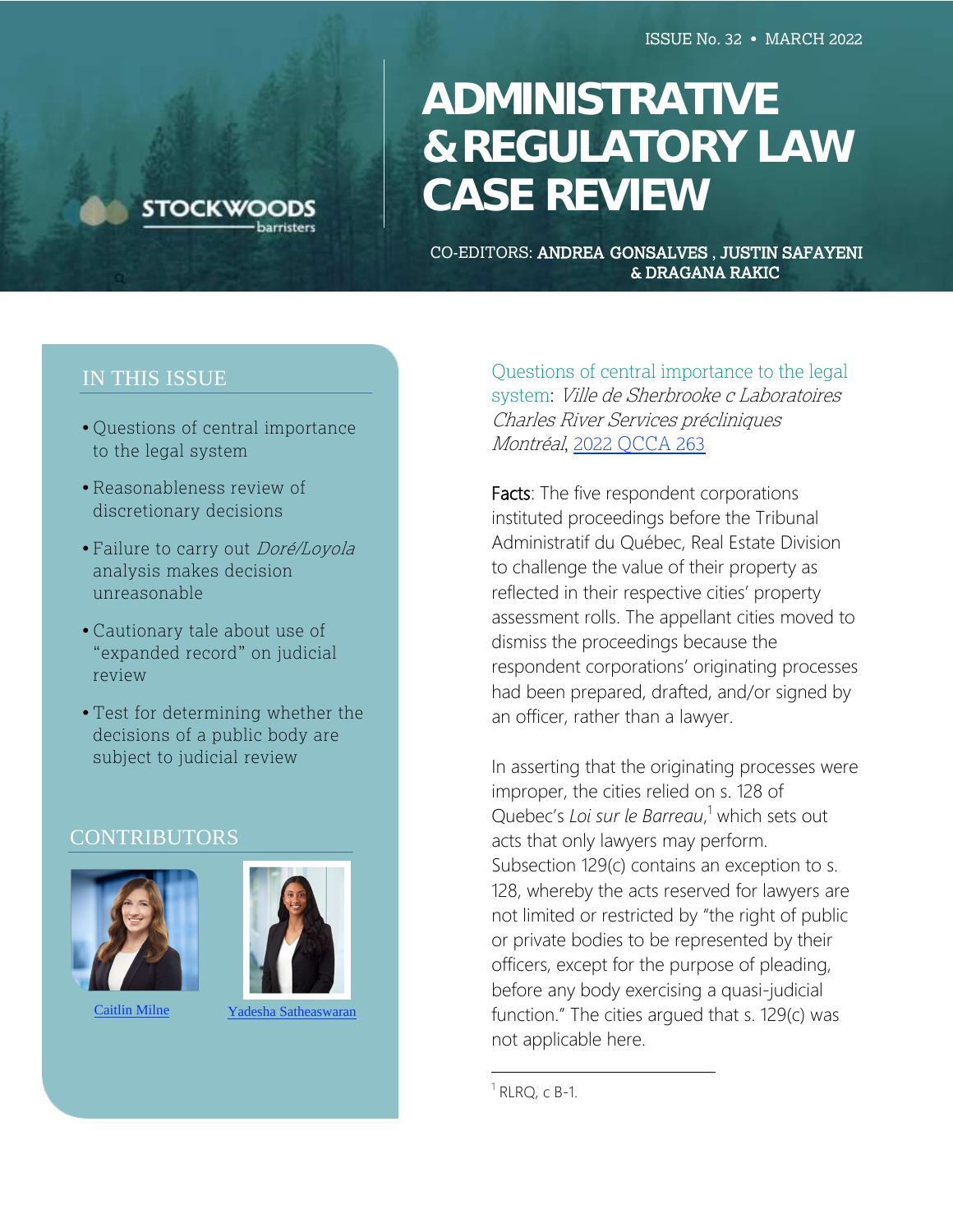The Tribunal disagreed and allowed the respondents' actions to move forward. The cities sought judicial review. They were unsuccessful at both the Court of Quebec and in an initial appeal to the Superior Court. They further appealed to the Quebec Court of Appeal.

Decision: Appeals dismissed (Schrager, Hamilton, and Baudouin JJCA).

Although the lower courts rendered their judgments under the pre-*Vavilov* framework, their review of the Tribunal's decision on a standard of correctness was appropriate.

In this case, the presumption of reasonableness is rebutted for rule of law purposes because the question is one of central importance to the legal system as a whole. The court contrasted this case with *Barreau du Québec v Québec (Attorney* General)<sup>2</sup> in which the Supreme Court of Canada found the question raised was not of "central importance to the legal system." The issue in *Barreau du Québec* — namely, the scope of an exception in the *Loi sur le Barreau* allowing non-lawyers to represent a Minister in certain proceedings — was narrow and had limited impact. Here, however, the issue concerned the representation of any public or private body before any body exercising quasijudicial functions.

The court determined that the question at hand ultimately goes to the foundation of the legal profession and of legal counsel because the interpretation of ss. 128 and 129 would

impact the administration of justice. The rule of law requires a degree of certainty higher than what is available under reasonableness review. Accordingly, the correctness standard applies.

The *Loi sur le Barreau*, which confers an exclusive right to practise in the legal profession, should be interpreted consistently with the spirit, purpose, and intent of the statute, namely the protection of the public. Sections 128 and 129 should not be read so as to unduly expand or confine the acts specifically reserved for lawyers.

Turning to the text of s. 129, the court accepted that corporations qualify as "private bodies" and the Tribunal has a "quasi-judicial function" within the meaning of s. 129. The court interpreted the phrase, "to be represented by their officers, except for the purpose of pleading," to include all stages of representation — from preparation, to drafting, to the closing of the case. An officer could thus represent a corporation without being considered to be acting on behalf of another party. The only restriction is that an officer may not plead, i.e., make an oral argument at the close of a proceeding with a view to convincing the trier of fact of the case's merits. This act is restricted to legal professionals. In the result, the officer of a respondent corporation could lawfully prepare, draft, and/or sign an originating process.

Comment: *Ville de Sherbrooke* is a rare example of a case where a court has invoked the "question of central importance" exception to rebut the presumption of reasonableness review.

<sup>&</sup>lt;sup>2</sup> [2017](https://www.canlii.org/en/ca/scc/doc/2019/2019scc65/2019scc65.html) SCC 56.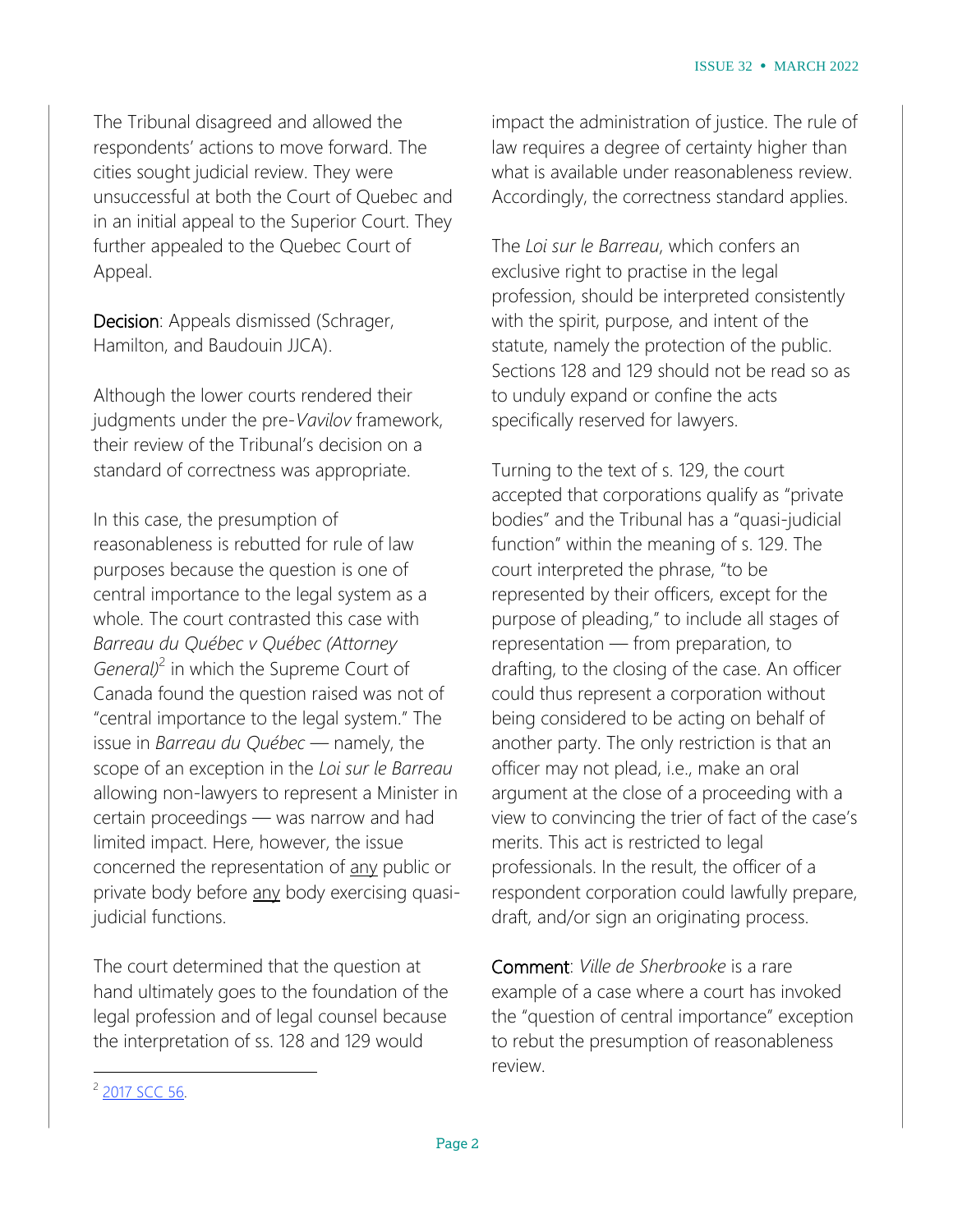In *Canada (Minister of Citizenship and Immigration) v Vavilov*, 3 the Supreme Court of Canada stressed that it is not enough for a question to be of "wider public concern" or to "touch on an important issue" for it to fall within the exception attracting the correctness standard of review. The exception should be used only to address questions of "fundamental importance and broad applicability" that have the potential to produce "significant consequences for the legal system as a whole or for other institutions of government." This threshold limits the correctness standard of review to those questions that necessitate a "uniform and consistent answer."<sup>4</sup>

The Court of Appeal's decision to invoke the correctness standard is noteworthy because the Supreme Court of Canada had declared, in the case of *Barreau du Québec*, that a similar question did not rise to a question of "central importance to the legal system as a whole." The court sought to distinguish *Barreau du Québec* by reasoning that *Ville de Sherbrooke* would have ramifications beyond the dispute between the parties — the interpretation of s. 129(c) informs the parameters of rights that all public and private parties have before the province's quasi-judicial bodies. An incorrect interpretation could gut the value of s. 128, s. 129(c), or both, and leave the public unprotected.

Drawing on the Supreme Court's reasoning from *Barreau du Québec*, the court's analysis in *Ville de Sherbrooke* appears to be sound*.*

 $\overline{a}$ 

Sections 128 and 129 dictate the overall scope of the monopoly that Quebec lawyers have over the provision of legal services in the province. The exception established by s. 129(c) with respect to acts capable of being performed by individuals other than lawyers is not narrow. As the court found, s. 129(c) permits entities, like corporations, to be represented by officers for essentially every part of a legal proceeding except the closing submissions. This pronouncement has the potential to fundamentally affect the way in which Quebec's legal system, as a whole, operates.

*Ville de Sherbrooke* arguably raises precisely the type of question that was within the Supreme Court of Canada's contemplation when it outlined the rule of law as a basis for an exception to the presumption of reasonableness.

Reasonableness review of discretionary decisions: Safe Food Matters Inc v Canada (Attorney General), [2022](https://canlii.ca/t/jm3jh) FCA 19<sup>5</sup>

Facts: The registration and use of pest control products in Canada are governed by the *Pest Control Products Act*<sup>6</sup> and its regulations. The Pest Management Regulatory Agency, a branch of Health Canada, is responsible for the regulation of pesticides under the Act. Glyphosate is a pest control product that has been registered for use in Canada since 1976. In 2017, after completing a public consultation

<sup>&</sup>lt;sup>3</sup> 2019 SCC 65.

<sup>4</sup> *Vavilov*, at paras 59, 61.

<sup>&</sup>lt;sup>5</sup> Stockwoods LLP was counsel of record for the appellant in this case. <sup>6</sup> SC 2002, c 28.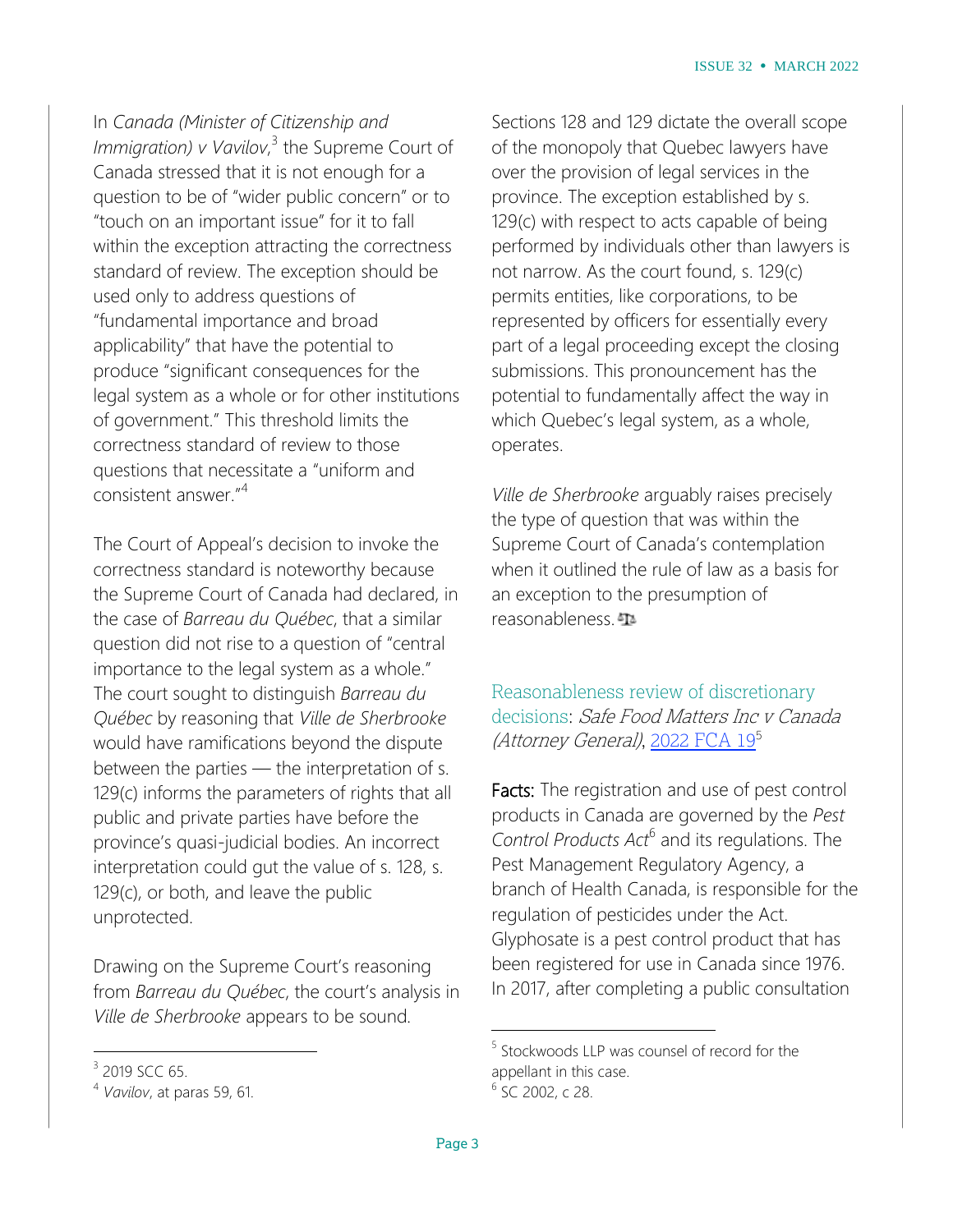process, the Agency issued a re-evaluation decision permitting the continued registration of glyphosate products for use in Canada.

Safe Food Matters ("SFM") is a non-profit organisation dedicated to promoting public health and protecting the environment by educating Canadians about the safety of food production technologies. SFM filed a notice of objection ("NOO") to the Agency's glyphosate re-evaluation decision pursuant to s. 35(1) of the Act. The NOO raised nine objections that SFM argued raised "scientifically founded doubt" about the validity of the Agency's evaluations concerning glyphosate products. SFM asked the Agency to establish a review panel of independent experts to consider the subject matter of the objections raised in the NOO, with a view to confirming, reversing or varying the re-evaluation decision.

Section 3 of the *Review Panel Regulations* under the Act requires the Agency to take two factors into account in deciding whether to establish a review panel: (a) whether the information in the NOO raises "scientifically founded doubt" as to the validity of the evaluations, on which the registration decision is based, of the health and environmental risks and the value of the pest control product; and (b) whether the advice of expert scientists would assist in addressing the subject matter of the objection.

The Agency dismissed the objections raised in the NOO and decided not to establish a review panel. SFM challenged that decision on judicial review. The Federal Court dismissed the application. SFM appealed.

Decision: Appeal allowed (Stratas, Rivoalen and MacTavish JJA). Decision quashed and matter remitted to the Agency for a new decision.

The parties agreed that the standard of review is reasonableness. On appeal, the court must step into the shoes of the Federal Court and determine whether the Agency's decision is reasonable.

SFM's NOO raised nine objections. The main basis for the first four objections is that when glyphosate is applied for pre-harvest desiccation purposes in certain crops, the residue levels of glyphosate may exceed the permitted maximum levels and may therefore be of concern to human health. These four objections were key to raising "scientifically founded doubt". The remaining five objections presented other arguments.

In support of the objections, the NOO provided several references to scientific studies, literature, and government publications, as well as Health Canada policy documents. The NOO noted that the reevaluation decision did not consider certain evidence SFM had provided. The NOO argued that Canadians are likely consuming crops that contain unacceptable levels of glyphosate residue and as a result, a review panel should be established to assess glyphosate in the context of its objections.

In response to the NOO, the Agency wrote a two-page letter consisting of seven

<sup>7</sup> SOR/2008-22.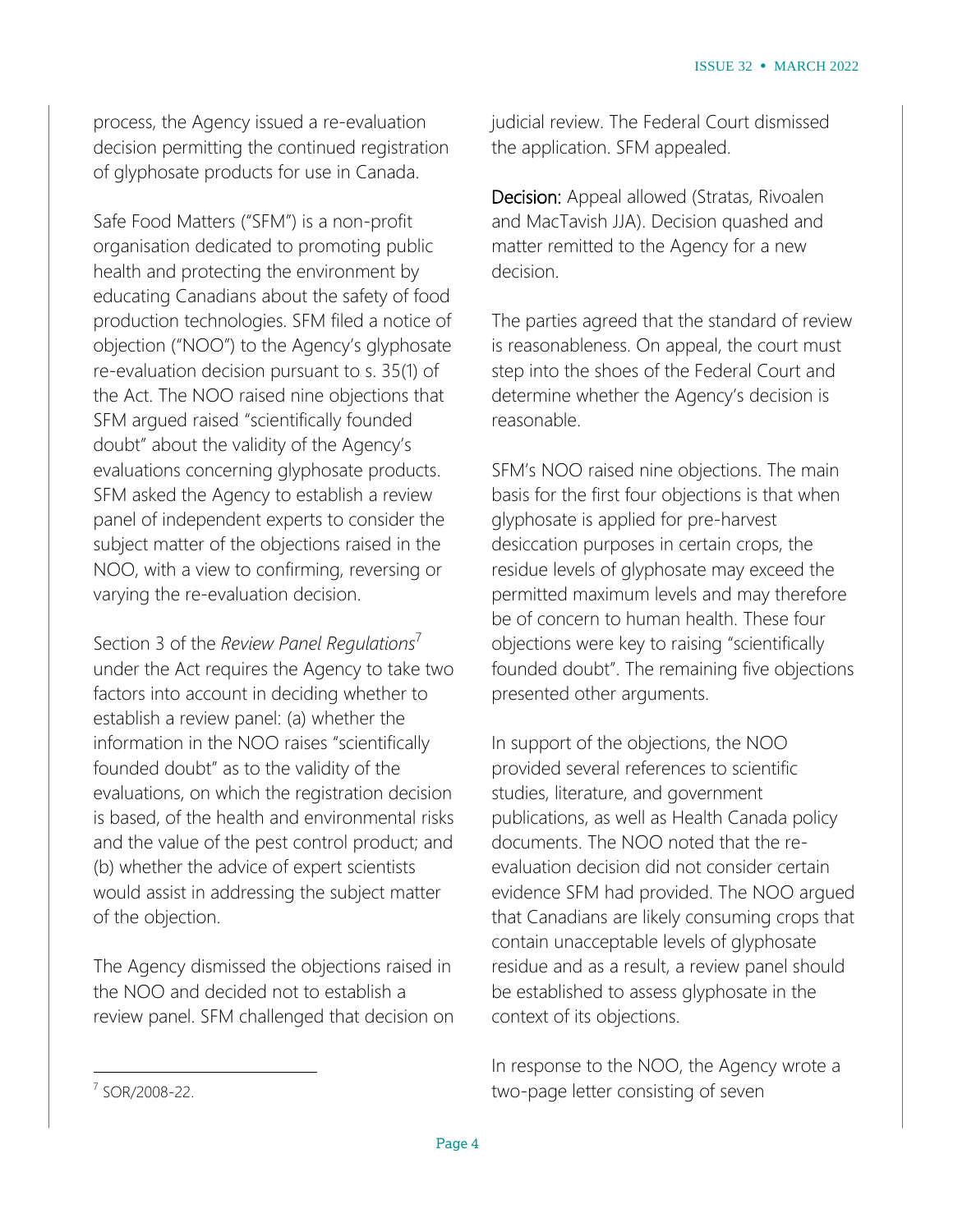paragraphs. The first few paragraphs consisted of background information and references to the relevant legislation. The fifth paragraph set out the Agency's decision in response to the NOO, as follows: "The information which you submitted in support of your objection does not meet either of those factors and, accordingly, does not provide a basis for the establishing of a review panel" and "[a]s a consequence, a review panel will not be established to reconsider the regulatory decision in response to your request." The sixth paragraph introduced an attachment to the letter containing six pages of scientific explanation from the Agency to certain objections raised in the NOO.

The Agency must interpret its legislation reasonably and in a manner that can be understood. Expert scientists employed by the government may well be tasked with reviewing the science raised in the NOO, but the Agency is tasked with interpreting the Act and Regulations in the context of the scientifically based objections in the NOO and the record. The Agency's responsibility is to consider the scientific basis for the objection and the corresponding scientific advice it receives from government scientists. With this information in hand, and in coming to its decision on whether it should exercise its discretion to establish a review panel, the Agency must look to the relevant provisions of the Act and it must take into account the two factors in s. 3 of the Regulations.

The Agency's discretion is not untrammeled. The exercise of discretion must comply with the rationale and purview of the Act. The Act's primary purpose is the protection of

individuals and the environment, which it achieves by: i) requiring a scientifically based approach to the evaluation of risks posed by the use of pest control products; ii) requiring periodic re-evaluations of registered pest control products, such as is the case here; and iii) inviting public participation in the regulatory scheme.

The Agency's discretion is further constrained by making it subject to the two factors set out in s. 3 of the Regulations, which limits the Agency's discretion by dictating factors that it must consider in arriving at its decision as to whether it is necessary to establish a review panel. While the Agency can consider other factors, it must consider at least those two factors.

The Agency decision falls short of these fundamental requirements. The Agency failed to consider the preamble of the Act and the definitions of "health risk" and "acceptable risks" in the Act. The decision is silent on the primary objective of the legislation, being the prevention of unacceptable risks to individuals and to the environment from the use of pest control products. It provides no explanation as to the meaning of "scientifically founded doubt" and does not tackle the question of whether the advice of expert scientists would assist in addressing the subject matter of the objection.

The Agency provided only a conclusory statement that the NOO did not meet either factor in s. 3 of the Regulations. The court simply could not discern from the decision why the Agency concluded that the objections raised in the NOO did not meet either factor.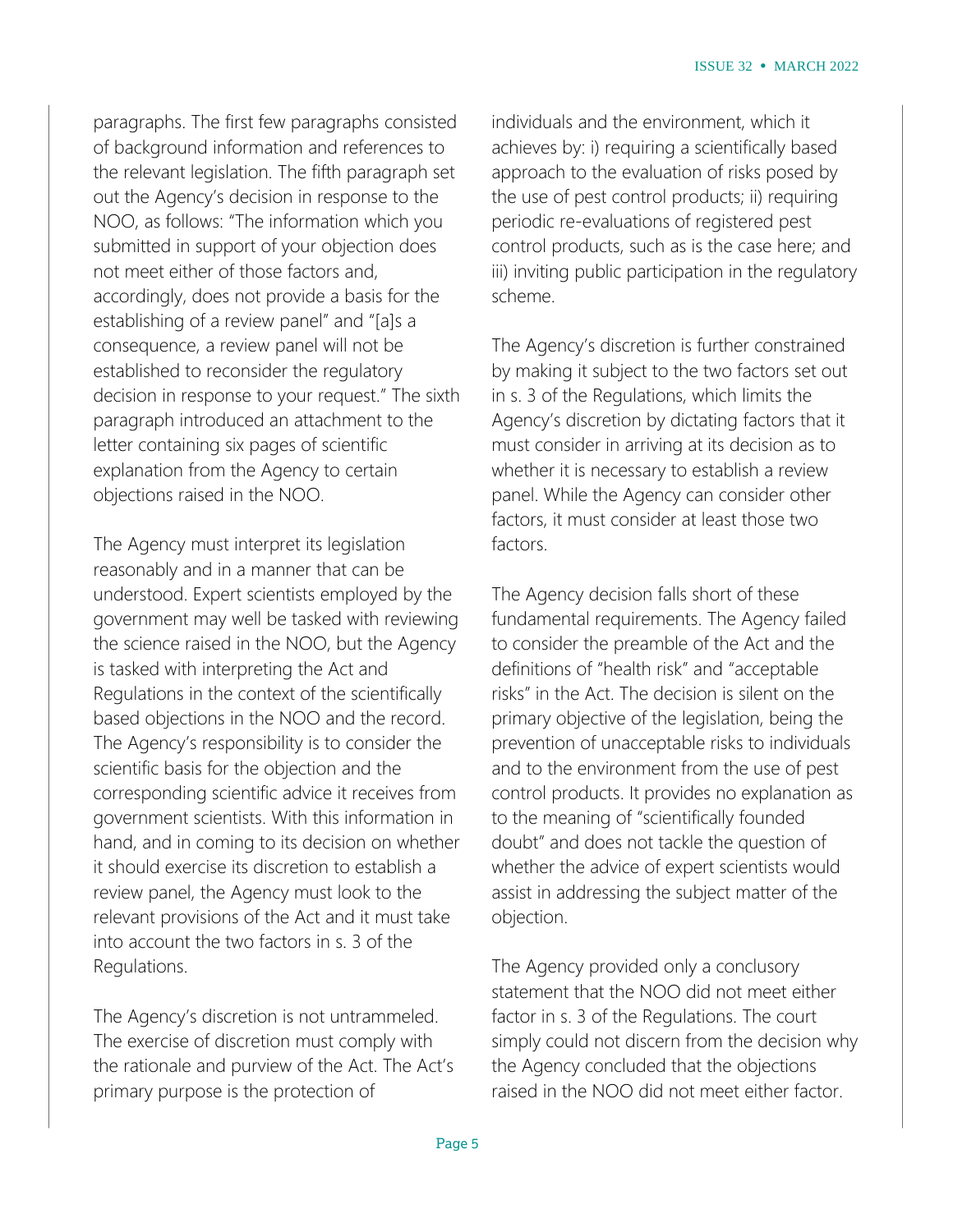This is particularly important because the Act requires the Agency to provide written reasons as a way to make public participation meaningful. The failure to provide any explanation of these factors is sufficient to render the decision unreasonable.

The court further concluded that the record does not assist in discerning the basis for the Agency's decision.

As this case was the first time the court reviewed a decision of the Agency, the court provided guidance to the Agency when it goes about its redetermination by listing a number of factors that the Agency should consider in determining the matter and interpreting the legislation. The Agency should also communicate how it had regard to those factors.

Commentary: This decision provides a clear example of the obligation on administrators to provide reasoned explanations for their decisions to withstand court scrutiny on the reasonableness standard post-*Vavilov*. Even where the decision maker is vested with a discretionary power, the reasons (taken together with the record) must allow the reviewing court and the affected party to discern the basis for the decision. The administrator must consider — and show how they considered — the relevant factors that constrained the exercise of discretion, including the text, context and purpose of the legislation.

The context of the Act heightened the importance of the Agency providing a reasoned explanation for its decision. The purpose of the Act is public protection and the Act contains a unique scheme for public participation which cannot be meaningful if the Agency does not explain to objectors how it interpreted the relevant provisions of the legislation and why a notice of objection was rejected having proper regard for the mandatory factors the Agency must consider. An important purpose of reasons is to demonstrate that the administrator properly exercised its statutory authority so the court, and perhaps more importantly, affected individuals, can be confident the exercise of power was legal. If the reasons don't meet that purpose, the decision must be quashed as unreasonable.

A novel aspect of this judgment was the court's decision to provide "guidance" to the Agency in going about the redetermination. In doing so, the court noted three points: this was the first time the court has reviewed a decision of the Agency; a number of years have passed since the re-evaluation decision was made in 2017; and the guidance may avoid a further judicial review application.

The court's decision to provide guidance to the Agency should be applauded and considered in other cases. Administrators whose decisions are not frequently subject to judicial review may struggle to decide matters and provide reasons in a way that meets the requirements set out in *Vavilov*. Clear messages from the court as to what the administrator should consider and what should be reflected in reasons will improve the quality of reasons, which will benefit all participants in the administrative system.  $\mathbf{\Phi}$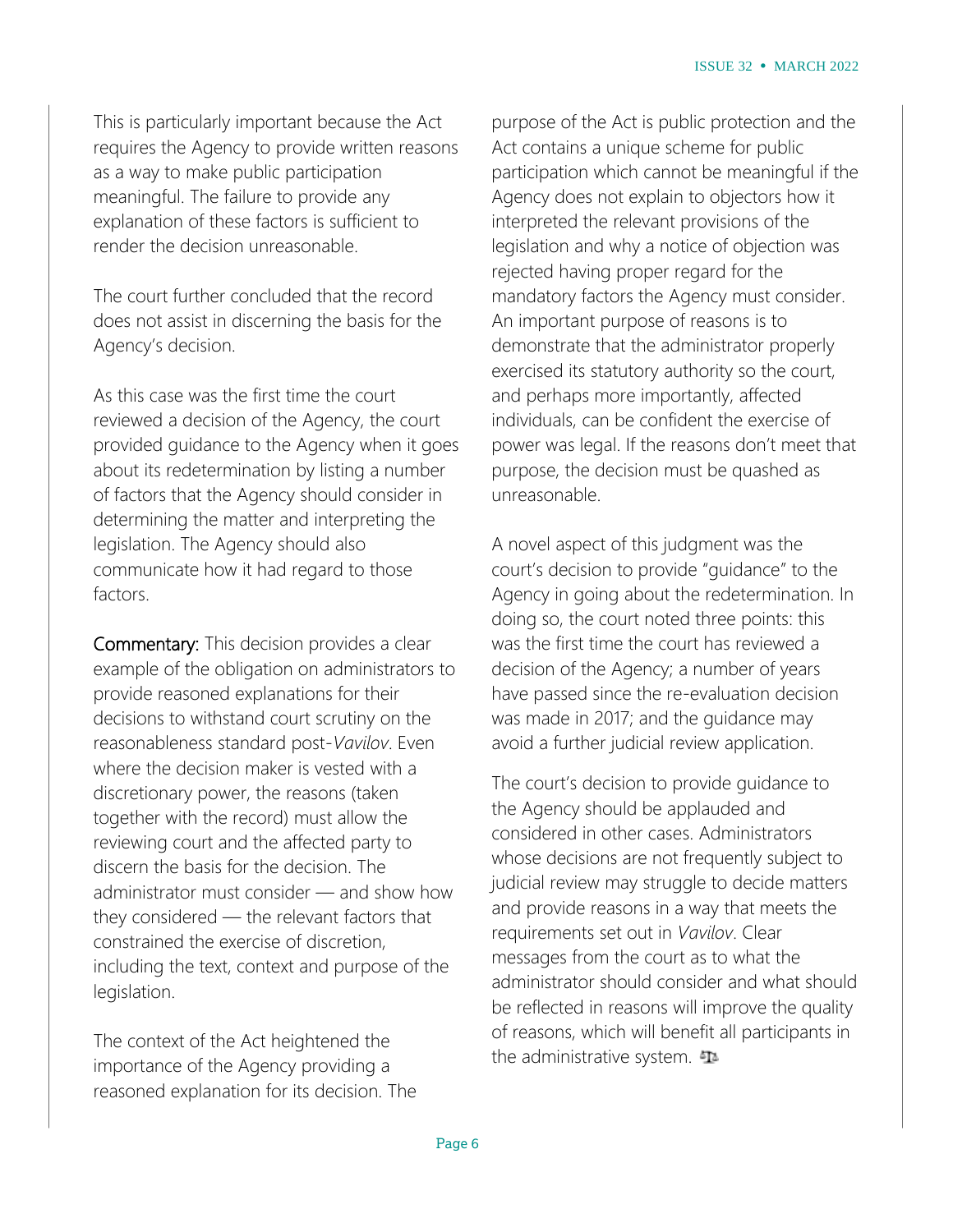Failure to carry out *Doré/Loyola* analysis makes decision unreasonable: Guelph Area Right to Life <sup>v</sup> City of Guelph, 2022 [ONSC](https://www.canlii.org/en/on/onscdc/doc/2022/2022onsc43/2022onsc43.html) [43](https://www.canlii.org/en/on/onscdc/doc/2022/2022onsc43/2022onsc43.html) (Div Ct)

Facts: The City of Guelph's Advertising Acceptability Policy governs the City's approval of advertising on City property. The Policy provides, among other things, that advertisements must be "consistent with the Canadian Code of Advertising Standards". The Policy further provides that any member of the public who objects to an advertisement can complain to Advertising Standards Canada ("Ad Standards"), a national non-profit selfregulatory body that investigates and determines whether advertising is compliant with the Code. The Policy allows the City to reconsider whether advertising should remain on City property after a complaint has been received.

Guelph Area Right to Life ("GARL") is a group that advocates against abortion. It posted three anti-abortion advertisements on City property, all of which were initially approved by the City. After the advertisements were posted, the City received complaints. The City referred the complainants to Ad Standards. Ad Standards concluded that all of the advertisements violated clause 1 of the Code (which addresses accuracy in advertising) and that two of the three advertisements also violated clause 14 of the Code (which deals with unacceptable or demeaning depictions or portrayals of individuals).

The City then directed that the three advertisements be removed. In its communications with GARL at the time, the City referred only to the Ad Standards rulings as the basis for the removal decisions.

GARL brought an application for judicial review, challenging the City's decisions as unreasonable on the basis that the City's direction to remove the advertisements failed to properly balance GARL's right to free expression under s. 2(b) of the *Charter*, and that the City improperly fettered its discretion by delegating the decision-making process to Ad Standards.

In responding to the application, the City sought to supplement the reasons it originally provided for removing the advertisements. While those reasons referred only to the Ad Standards rulings, the City adduced affidavit evidence on the applications from a representative who was partly responsible for the impugned decisions, stating that the City "considered the City's legal responsibilities under the *Charter*, the Policy and the Code" and explaining the representative's rationale for agreeing with the Ad Standards rulings.

Decision: Application allowed (per Edwards RSJ, McKelvey and Favreau JJ). Matter remitted to the City to be decided in accordance with the *Doré/Loyola* analysis.

The City's affidavit evidence setting out justifications for its decisions was not properly before the court. In its contemporaneous communications with the applicant at the time the advertisements were removed, the only justification provided by the City was its reliance on the rulings made by Ad Standards. It is improper for the City to supplement its reasons for decision by having the decision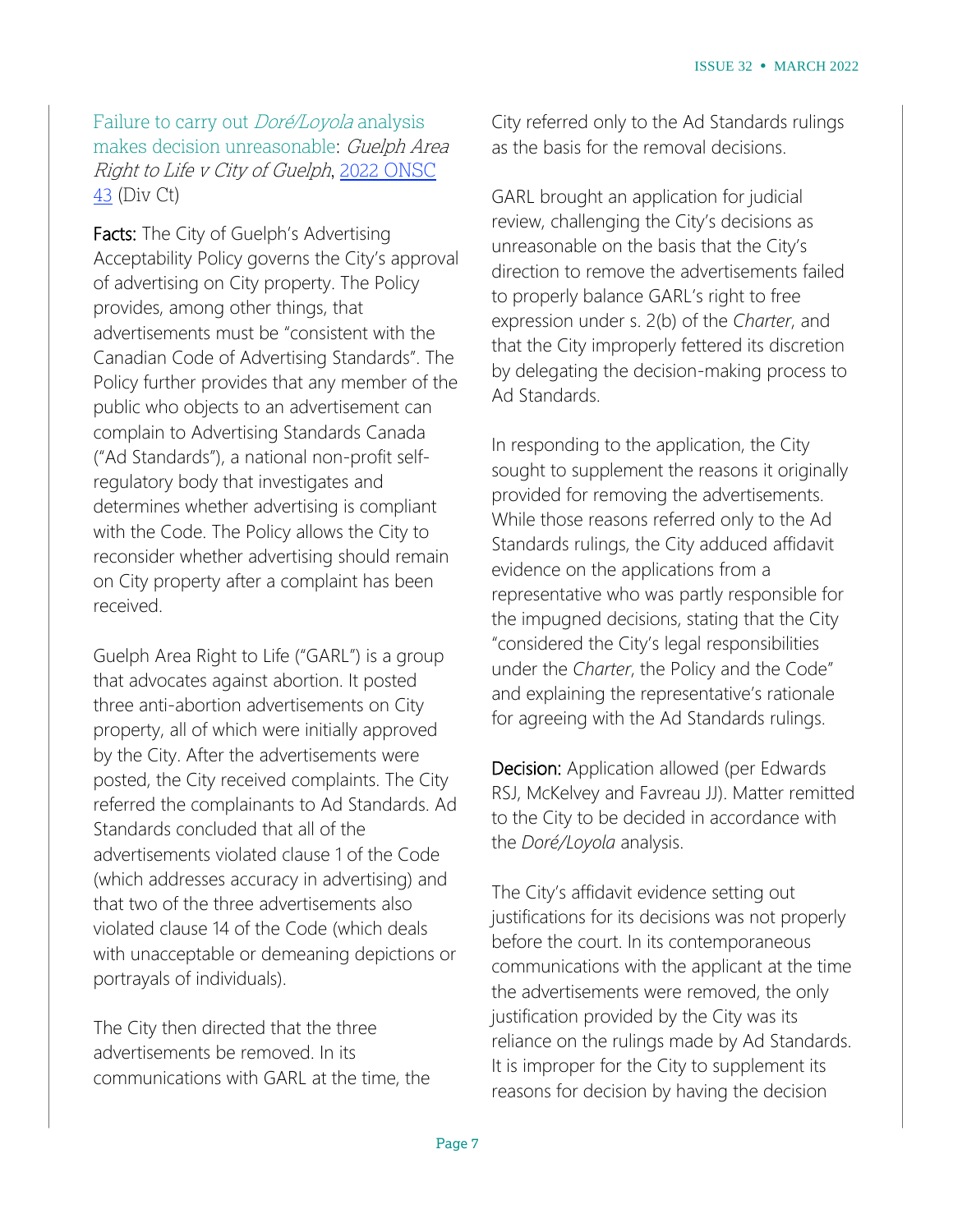maker state after the fact that she considered the matters she was required to consider at the time she made the decisions in the absence of any indicia that she did so at that time. What was in the mind of the decision maker but not articulated at the time cannot be relevant to the exercise of reasonableness review.

The City's decisions to remove the advertisements were unreasonable. The City based its decisions on the rulings made by Ad Standards. Ad Standards concluded that the ads breached certain provisions of its Code. In reaching this conclusion, Ad Standards did not undertake any *Doré/Loyola* analysis. It did not identify or assess the City's legislative objective, nor did it have any regard for the applicant's right to freedom of expression (including the fact that free expression can include the right to express unpopular views or even untruths). Accuracy of advertisements is not irrelevant, and in some cases inaccuracy may be sufficient to justify removing or rejecting advertisements. But when dealing with political speech, concerns about inaccuracy cannot be the end of the analysis; such concerns must be weighed against the right to free expression.

Ad Standards cannot be faulted for failing to perform the *Doré/Loyola* analysis. Nor can the City be faulted for obtaining and relying on the Ad Standards rulings in the course of considering whether to remove the advertisements. However, the City cannot effectively rely on the Ad Standards rulings as the final arbiter of this issue.

Even if the City's affidavit evidence were to be taken into account, its decisions would still be

unreasonable. The affiant's reasoning suffers from the same flaws as the Ad Standards rulings in that it fails to consider and weigh concerns with accuracy against the applicant's rights to freedom of expression. While the affiant states that she considered the applicant's right to freedom of expression, this is a statement without substantive content. The *Doré/Loyola* analysis must be robust and must have regard to whether the right to free expression is affected as minimally as reasonably possible. Simply acknowledging or mentioning the applicant's *Charter* rights is not sufficient.

Commentary: This case illustrates some of the practical complications caused by the *Doré/Loyola* line of cases, particularly when its requirements are applied to discretionary decisions made by "line decision makers" who are not operating in an adjudicative setting, do not have the benefit of adversarial submissions, and are not trained in the finer aspects of *Charter* rights (and, in many cases, are not even lawyers at all). These concerns have been noted by commentators and courts alike. $8$  As the court put it here, when paraphrasing a different decision, there is a concern that "a transit manager cannot be expected to engage in the *Doré/Loyola* analysis."<sup>9</sup>

Whatever the challenges of this approach, however, the court's decision confirms that line decision makers must undertake a robust *Doré/Loyola* analysis and transparently explain

<sup>8</sup> See, e.g., *ET v Hamilton-Wentworth District School Board*, 2017 [ONCA](https://www.canlii.org/en/on/onca/doc/2017/2017onca893/2017onca893.html) 893, at paras 108-125. <sup>9</sup> At para 75.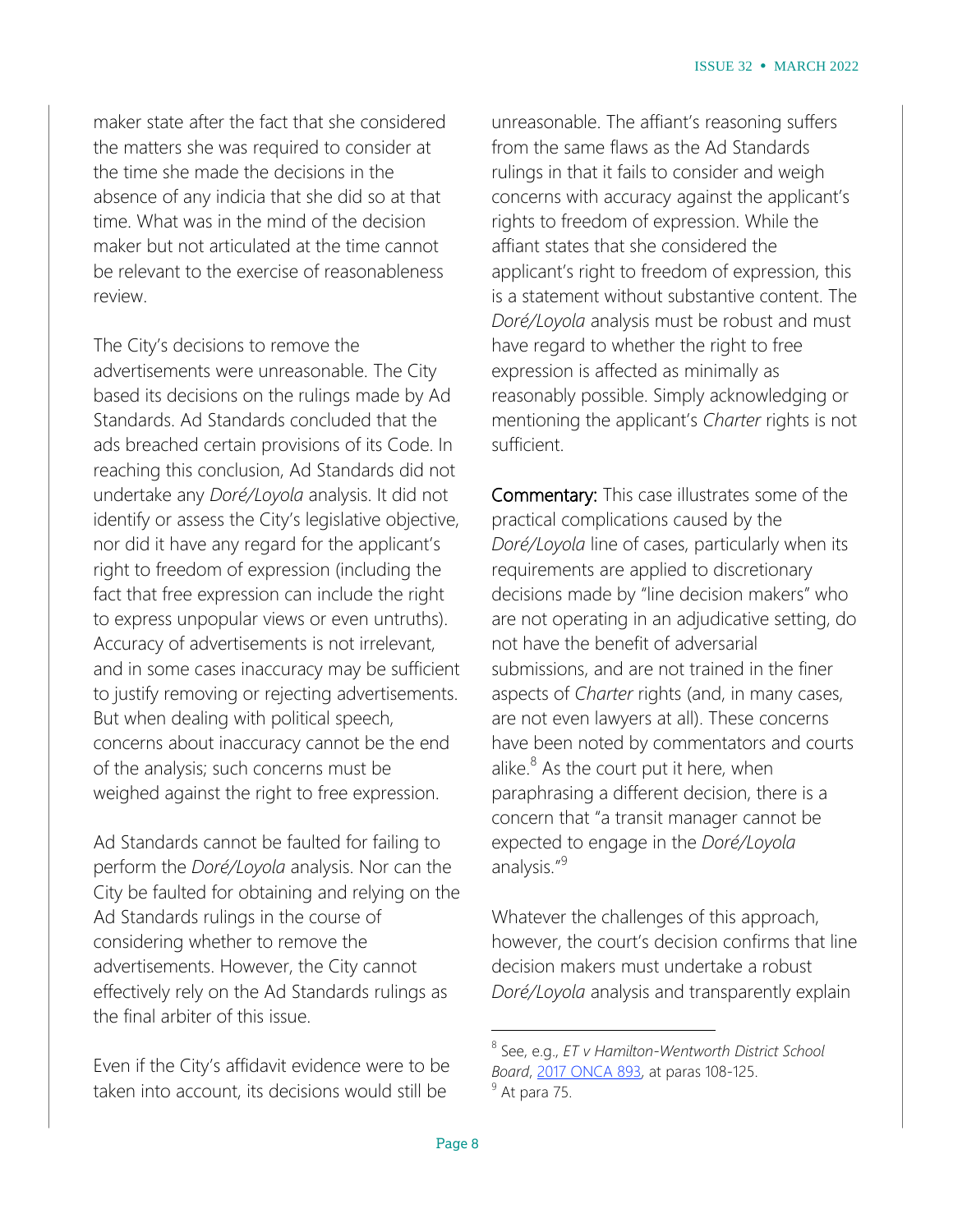their reasoning at the time the decision is made. The Court recognizes that "[t]his no doubt poses a challenge for municipalities when having to consider whether to post contentious advertisements", but ultimately concludes that "if a municipality wants to sell advertisement space on its public buses, it must comply with the law and it must have decision makers in place capable of performing the *Doré/Loyola* analysis when confronted with contentious advertising".<sup>10</sup> While this approach presents some practical and logistical difficulties, it is also a principled one. Short of jettisoning the *Doré/Loyola* model, or subjecting the decisions of line decision makers to a lower degree of deference, administrative decisions impacting constitutional rights must properly consider and justify such impacts.

The court's refusal to take into account the further reasons for removing the advertisements provided by way of affidavit evidence on the application for judicial review is an important lesson for those seeking to defend (or impugn) administrative decisions by line decision makers. This case is a reminder that decisions need to be justified in the reasons provided at or around the time of the decision itself —and that in order to demonstrate that the *Doré/Loyola* analysis has been undertaken, those reasons need to do more than simply mention the *Charter* in passing.

It is worth noting that this result was not necessarily a foregone conclusion. Indeed, the Alberta Court of Appeal has taken the

opposite view on this issue, allowing subsequent justifications for decisions made by line decision makers to be adduced by lawyers at the stage where those decisions are challenged and effectively treating those justifications as the *Doré/Loyola* analysis.<sup>11</sup> That approach — which, as the Divisional Court notes, is difficult to reconcile with recent Supreme Court cases such as *Delta Air Lines Inc v. Lukacs*<sup>12</sup> and *Canada (Minister of Citizenship and Immigration) v. Vavilov*<sup>13</sup> — is not the law in Ontario.

Cautionary tale about use of "expanded record" on judicial review: Wendt v Office of the Independent Police Review Director, 2022 [ONSC](https://canlii.ca/t/jlmnd) 166 (Div Ct)

Facts: W complained to the Office of the Independent Police Review Director ("OIPRD") that the Toronto Police Service ("TPS") had failed to assist her in responding to her reports that unknown individuals were following her and breaking into her home and car, among other things. She also complained that TPS officers had discriminated against her by referring to her as "EDP" or Emotionally Disturbed Person in the related police reports.

The OIPRD concluded that it was not in the public interest to proceed with W's complaint because, given the nature of the allegations, an investigation was unlikely to result in reasonable grounds to establish misconduct. This effectively "screened out" the complaint,

 $\overline{a}$ 

<sup>11</sup> See, e.g., *Canadian Centre for Bio-Ethical Reform v Grande Prairie (City)*, 2018 [ABCA](https://www.canlii.org/en/ab/abca/doc/2018/2018abca154/2018abca154.html) 154, at para 36. [2018](https://www.canlii.org/en/ca/scc/doc/2018/2018scc2/2018scc2.html) SCC 2.

<sup>&</sup>lt;sup>13</sup> [2019](https://www.canlii.org/en/ca/scc/doc/2019/2019scc65/2019scc65.html) SCC 65.

 $10$  At para 75.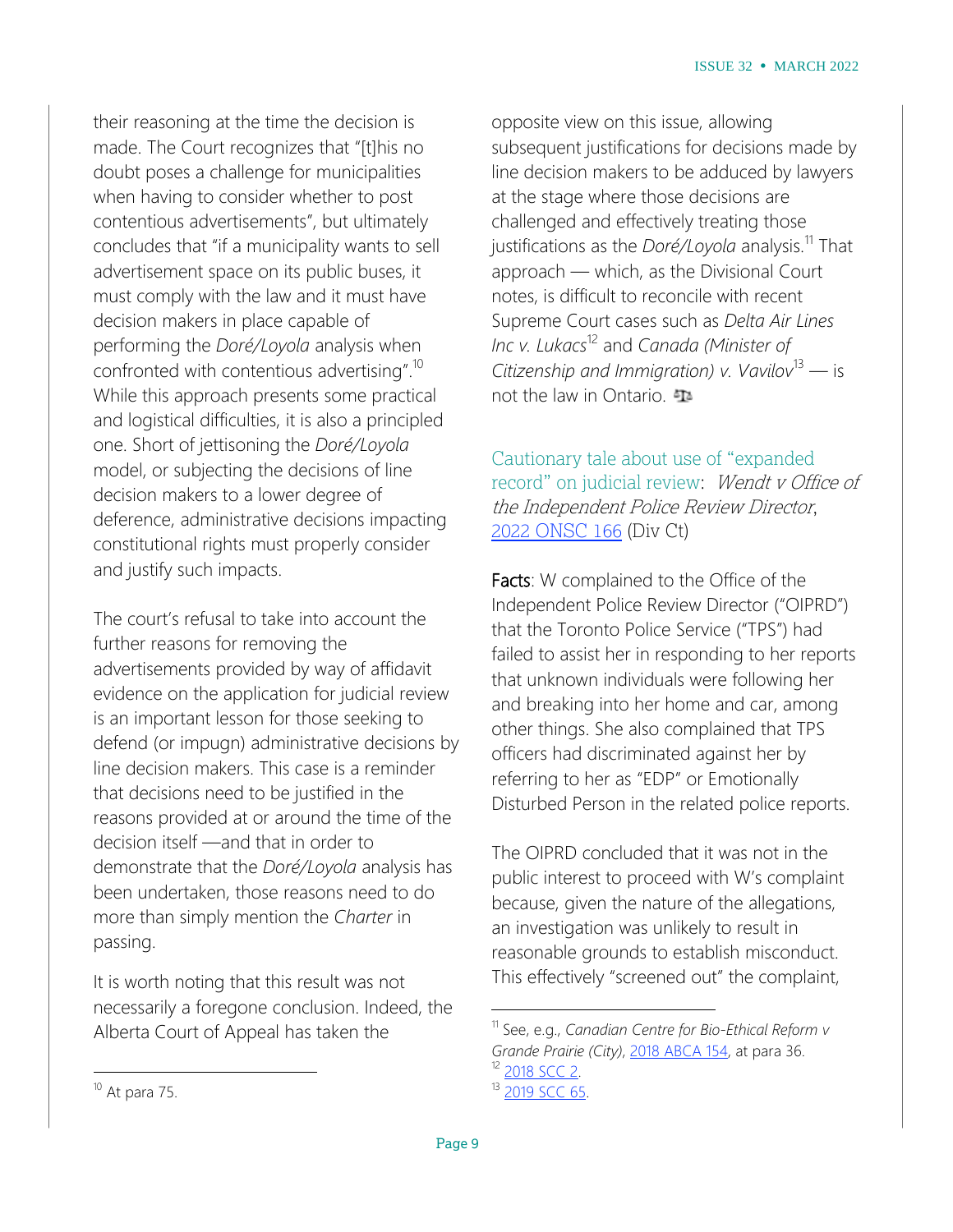closing the file before it proceeded to an investigation.

W applied for judicial review, seeking to have the OIPRD decision quashed and the matter remitted for fresh consideration on the grounds that the decision that the complaint did not disclose misconduct was unreasonable and that the decision was also unreasonable due to inadequate reasons.

For the purposes of the application, W filed relevant police occurrence reports that were not before the OIPRD in considering her complaint. Both parties consented to the court considering this "expanded record" for the purposes of the judicial review application. W submitted that the reports showed that the police did not do enough in response to her reports. The OIPRD submitted that the reports did not show that the decision was unreasonable and illustrated the inappropriateness of W's requested remedy.

Decision: Application dismissed (per Sachs, Backhouse, Lederer JJ).

The OIPRD determination that the complaint did not disclose misconduct was not unreasonable. The use of "EDP" by police officers in describing a member of the public has been found by the Human Rights Tribunal of Ontario not to be inappropriate or discriminatory. Therefore, the decision that the complaint did not disclose misconduct based on the "EDP" reference was not unreasonable. With respect to W's allegation that the police did not investigate her complaints because of her perceived mental disability, the complaint itself did not support this conclusion. In the

unique circumstances of this case, where W sought to have the police reports considered by the court and where the reports would inevitably be considered if the matter were to be sent back to the OIPRD for reconsideration, it is appropriate for the expanded record to be considered in determining whether the remedy sought by W should be granted. The newly filed police reports added additional support for a finding that the police did investigate and undermined W's assertion of differential treatment.

Regarding W's complaint that the OIPRD's reasons were inadequate and devoid of any substantive analysis of the relevant test for "misconduct", the decision maker had broad discretion to decide not to deal with the complaint before any investigation was undertaken. At the screening stage, there was no requirement for a legal analysis of the concept of misconduct. The reasons for screening out a complaint need not be lengthy or complex, but must at least answer the question "Why?"

The decision maker's reasons could not be said to be inadequate when supplemented by the expanded record. The investigations disclosed in the reports supported the finding that the officers did investigate W's concerns and did not support that the police neglected their duties or acted in a discreditable manner towards W. The reports reinforced the reasonableness of the OIPRD decision that W's complaint, even if investigated, could not have resulted in a finding of misconduct against members of the TPS.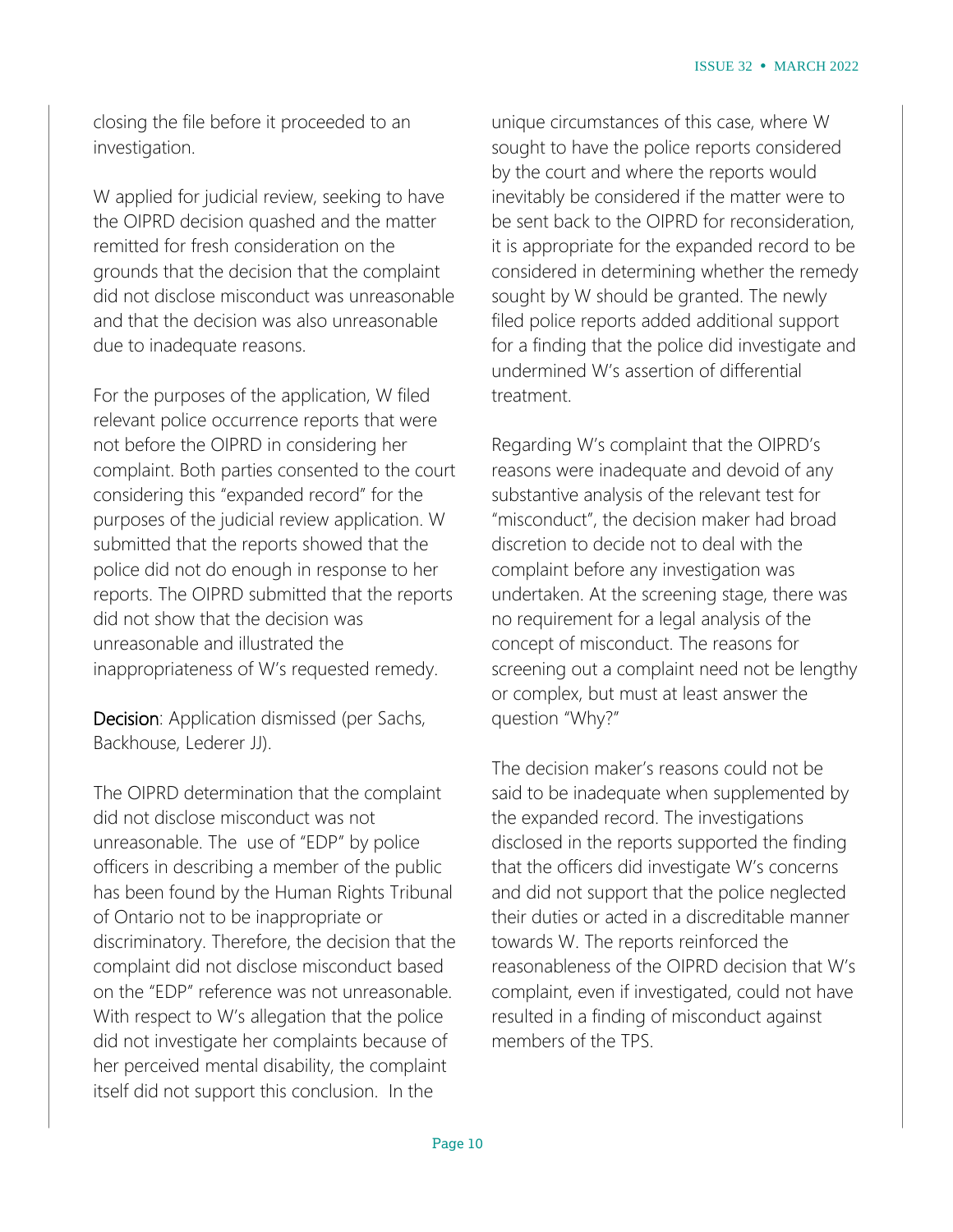Commentary: This case is notable because of the reviewing court's reliance on an "expanded record" — i.e. material that was not before the administrative decision maker. The general rule regarding evidence on judicial review is that the record is limited to what was before the decision maker, subject to a narrow set of exceptions, none of which comfortably apply here. The court's approach in this case suggests a more flexible approach to consider the admission of additional evidence on judicial review, particularly when it is put forward on consent.

The court's reliance on the expanded record to bolster the adequacy of reasons provided by the decision maker is somewhat difficult to justify. The expanded record was not part of what the decision maker considered and thus could (and should) not have influenced the decision that was reached. Relying on new evidence in this way arguably strays into the realm of courts impermissibly substituting their own justifications for those actually relied on by an administrative decision maker.

This case also serves as a cautionary tale for parties seeking to expand the record by way of such additional evidence. Although it was the applicant who sought to have the record expanded, the court ultimately used the additional material to bolster the reasonableness of the decision under review, and ultimately to support the conclusion that reconsideration would be futile. Practitioners considering whether to attempt to supplement the record on judicial review would do well to consider carefully what use the court might make of the new material, and whether it is best advanced on judicial review or reserved in

the event that the applicant is granted reconsideration.

Test for determining whether the decisions of a public body are subject to judicial review: Astro Zodiac Enterprises Ltd. v Board of Governors of Exhibition Place, [2022](https://www.canlii.org/en/on/onscdc/doc/2022/2022onsc1175/2022onsc1175.html) [ONSC](https://www.canlii.org/en/on/onscdc/doc/2022/2022onsc1175/2022onsc1175.html) 1175 (Div Ct)

Facts: Exhibition Place is a large area of parkland, exhibition space, and other buildings owned by the City of Toronto. The Board of Governors of Exhibition Place is a body corporate and agent of the City under the *City of Toronto Act, 2006*. <sup>14</sup> Under the governing legislative scheme, the Board has a long-term mandate for the operation, management, and maintenance of Exhibition Place. The Board has the authority to enter into contracts and agreements under its own name and to approve and execute specified categories of licences and leases with respect to Exhibition Place areas and facilities without City Council approval.

Since 1993, the applicants — members of the Gidaro family and two of their businesses have operated amusements and events at Exhibition Place by entering into short-term rental agreements with the Board. In May 2021, Exhibition Place declined to rent space to the applicants for an event they sought to host and informed them that it was terminating its relationship with them and other Gidaro family companies due to a history of employee harassment complaints since 2011.

<sup>14</sup> SO 2006, c 11, Sch A.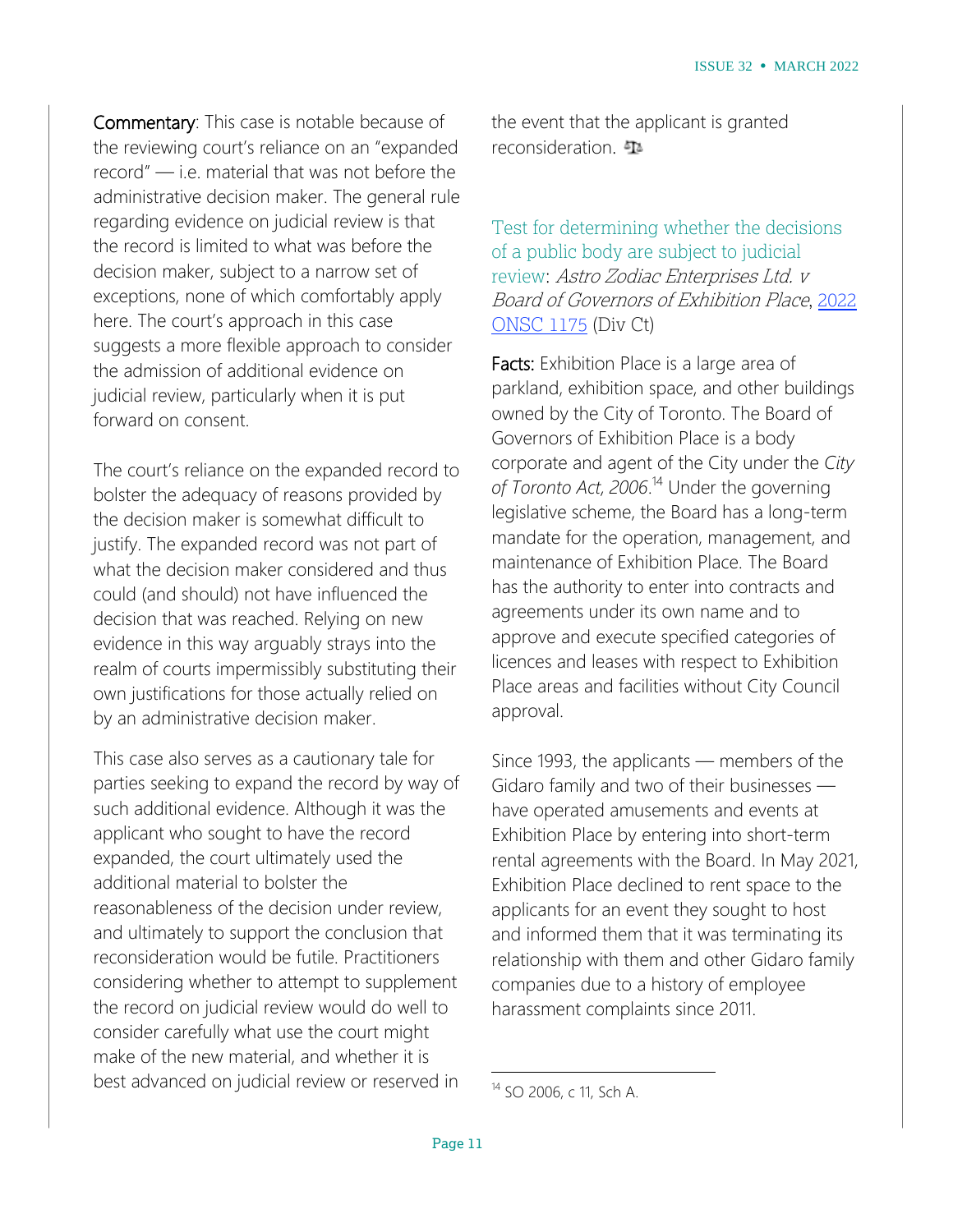The applicants applied for judicial review of the Board's decision.

Decision: Application dismissed (Corbett, Matheson, and Kristjanson JJ).

The Board's decision to decline to enter into a rental agreement with the applicants is not subject to judicial review. Declining to rent space at Exhibition Place to a private company for a profit-making activity was an exercise of the Board's private power of contracting, not an exercise of state authority of sufficiently public character that public law remedies are available.

The court rejected the applicants' argument that the decision is subject to judicial review because it was an exercise of a statutory power of decision under the Toronto *Municipal Code*, which gives the Board authority to approve and execute licences over Exhibition Place lands. Case law had established that not every exercise of a power conferred by or under a statute amounts to an exercise of a statutory power of decision; the power "must be a specific power or right to make the very decision in issue."<sup>15</sup> That was not the nature of the power exercised in this case: while the Board's power to enter contracts flows from the Act and the Code, that power is permissive and the legislative scheme does not dictate how the Board's discretion to enter, negotiate, or terminate the type of contract at issue here is to be exercised.

The question whether the Board exercised a statutory power of decision was not determinative in any event, because the court's judicial review authority is not limited to statutory powers of decision, and not all exercises of a statutory power of decision are subject to judicial review. Rather the relevant question for determining the court's jurisdiction was whether the Board's decision not to enter a contract is (a) an exercise of state authority and (b) of sufficiently public character that public law remedies are available. There seems to have been no dispute that the Board was a state actor. The question whether a decision by a state actor is of sufficient public character to be subject to judicial review should be determined with regard to the factors set out in *Air Canada v Toronto Port Authority*. <sup>16</sup> Applying those factors — which include the character of the matter under review, the extent to which a decision is founded and shaped by law rather than private discretion, and the decision maker's relationship to other statutory schemes — the court found the matter here to be a private contract dispute and not amenable to public law remedies.

Commentary: In this decision, the Divisional Court follows its decision in *Wise Elephant Family Health Team v Ontario (Minister of Health)*<sup>17</sup> to explicitly affirm the continued applicability of *Air Canada v Toronto Port Authority* following the Supreme Court of Canada's decision in *Highwood Congregation of Jehovah's Witnesses (Judicial Committee) v*

 $\overline{a}$ 

<sup>15</sup> At para 26, quoting *Paine v University of Toronto* (1981), 34 OR (2d) 770 (CA), at 722.

<sup>2011</sup> FCA [347.](https://www.canlii.org/en/ca/fca/doc/2011/2011fca347/2011fca347.html)

<sup>17</sup> 2021 [ONSC](https://www.canlii.org/en/on/onscdc/doc/2021/2021onsc3350/2021onsc3350.html) 3350 (Div Ct).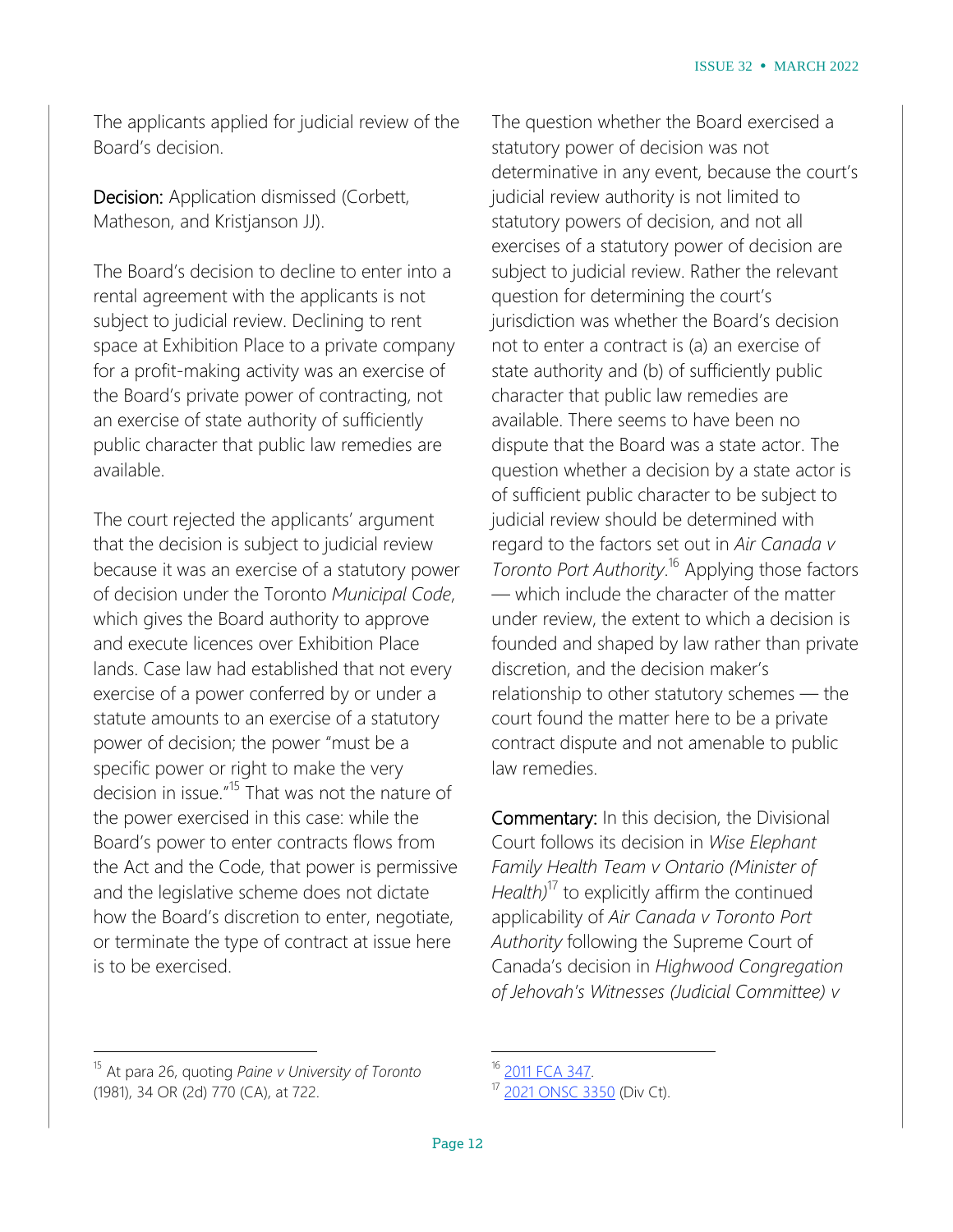*Wall*. <sup>18</sup> In particular, the court explains that determining whether a decision is subject to judicial review requires asking whether the decision is (a) an exercise of state authority and (b) of sufficiently public character that public law remedies are available. *Wall* concerned the decision of a religion organization, the Judicial Committee of the Highwood Congregation of Jehovah's Witnesses — a private body that was in no way exercising state authority. The Supreme Court in *Wall* held that the decisions of such *private* bodies are not subject to judicial review — whether or not those decisions can be said to be "public" in the sense of having some broad import for members of the public. What was not directly at issue in *Wall* — but was the focus of the Divisional Court's decision here was when the decision of a *public* body will fall outside the scope of a court's judicial review authority because of the "private" nature of the decision. The Divisional Court's decision reaffirms the continued applicability, after *Wall*, of the *Air Canada* factors where what is at issue is the public nature of a *decision* rather than a decision *maker*.

Those considering (or responding to) judicial reviews of decisions of a public body that may have a private character should consider the factors in *Air Canada* — and their application in cases such as *Astro Zodiac* and *Wise Elephant.*

## QUOTES FROM THE CASES

*Dhalla v College of Physicians and Surgeons*, 2022 [MBCA](https://canlii.ca/t/jm17k) 7

### On the distinction between appellate and administrative standards of review:

[66] In my view, it is important to recall that *Vavilov* is about administrative standards of review. The reasons in *Vavilov* only devote one paragraph to civil standards of review. After stating that civil standards are to be applied in cases where there is a legislated right of appeal, the majority referred to the *Housen* standards as an example of them. *Vavilov* was not intended to constitute an examination or variation of the law governing civil standards of review. Had the Supreme Court intended such a result, it would have clearly stated so.

*Hakizimana v. Canada (Public Safety and Emergency Preparedness)*, [2022](https://canlii.ca/t/jml73) FCA 33

#### On the mootness doctrine:

[23] Finally, the appellants claim, based on the Federal Court's decision in *Thamotharampillai v. Canada (Solicitor General)*, 2005 FC 756, 274 F.T.R. 146 (*Thamotharampillai*), that there is no risk for the Court, in deciding the present matter on its merits, of usurping the law-making function of the legislative branch. I note that in that case, the Federal Court found the matter before it (a judicial review application of a negative preremoval risks assessment) to be moot and declined to hear it despite its mootness. In

<sup>18</sup> [2018](https://www.canlii.org/en/ca/scc/doc/2018/2018scc26/2018scc26.html) SCC 26.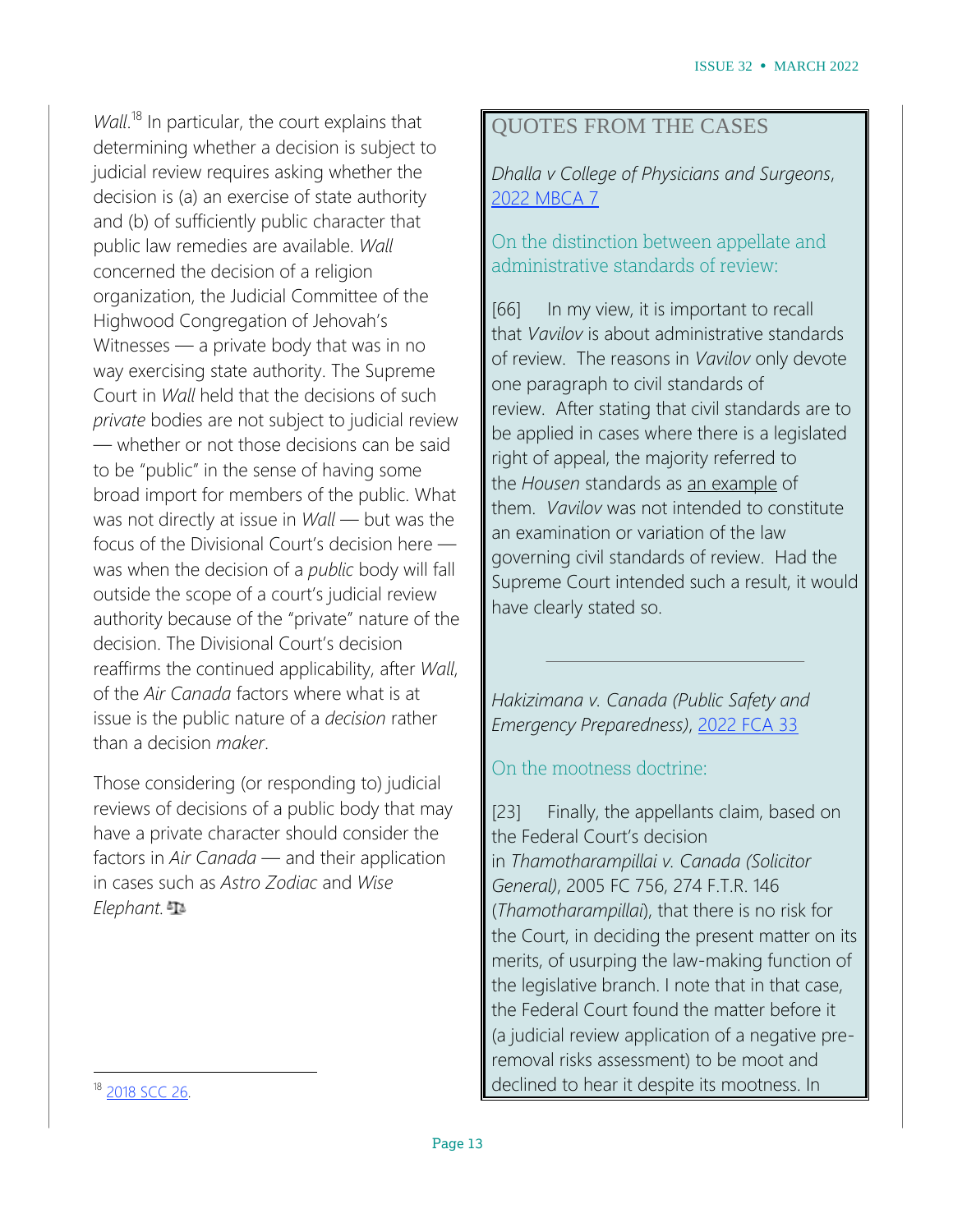deciding not to hear it, the Court was satisfied that hearing the appeal would "encroach[] on the proper law-making function of the Governor-in-Council" (*Thamotharampillai* at para. 22).

## …

[24] Ultimately, the appellants are urging the Court to create a legal precedent. However, as recently reaffirmed by the Court, it is not the Court's task to interpret legislation in a case with no practical consequences "just to create a legal precedent", as this would amount to "a form of law-making for the sake of law-making." (*CUPE* at para. 13).

## *Herbert v Canada (Attorney General)*, [2022](https://canlii.ca/t/jlx81) [FCA](https://canlii.ca/t/jlx81) 11

## On the prematurity doctrine:

[9] The principle of judicial noninterference with ongoing administrative processes is important because it "prevents fragmentation of the administrative process and piecemeal court proceedings, eliminates the large costs and delays associated with premature forays to court and avoids the waste associated with hearing an interlocutory judicial review when the applicant for judicial review may succeed at the end of the administrative process anyway". This principle allows reviewing courts, when a matter comes to them "at the end of the administrative process", to "have all of the administrative decision-maker's findings", which "may be suffused with expertise, legitimate policy judgments and valuable

regulatory experience" (*CB Powell* at para. [32\)](https://www.canlii.org/en/ca/fca/doc/2010/2010fca61/2010fca61.html#par32).

…

[12] These principles were reiterated with vigor in the recent case of *Dugré v. Canada (Attorney General)*, [2021](https://www.canlii.org/en/ca/fca/doc/2021/2021fca8/2021fca8.html) FCA 8, [2021] F.C.J. No. 50, where this Court, raising the issue on its own motion, held that the non-availability of interlocutory relief was "next to absolute" (*Dugré* at para. [37\)](https://www.canlii.org/en/ca/fca/doc/2021/2021fca8/2021fca8.html#par37). It underscored the fact that the "very rare" circumstances that would allow a party to bypass the administrative process "require that the consequences of an interlocutory decision be so 'immediate and radical' that they call into question the rule of law".

*Lovell v Ontario (Minister of Natural Resources and Forestry)*¸ 2022 [ONSC](https://canlii.ca/t/jlsjf) 423 (Div Ct)

On the appropriate remedy for a breach of procedural fairness:

[9] The argument on this point is as follows. The decision-maker below failed to accord the applicants an opportunity to respond to information received by the decision-maker from others (notably the Ministry of Mines). If the applicants had been given an opportunity to respond to this information, the would have provided the impugned information, which, they say, would have been materials to the permitting decision.

[10] There are two problems with this argument. First, it does not bear on whether the applicants were entitled to respond to the material provided by the Ministry of Mines….